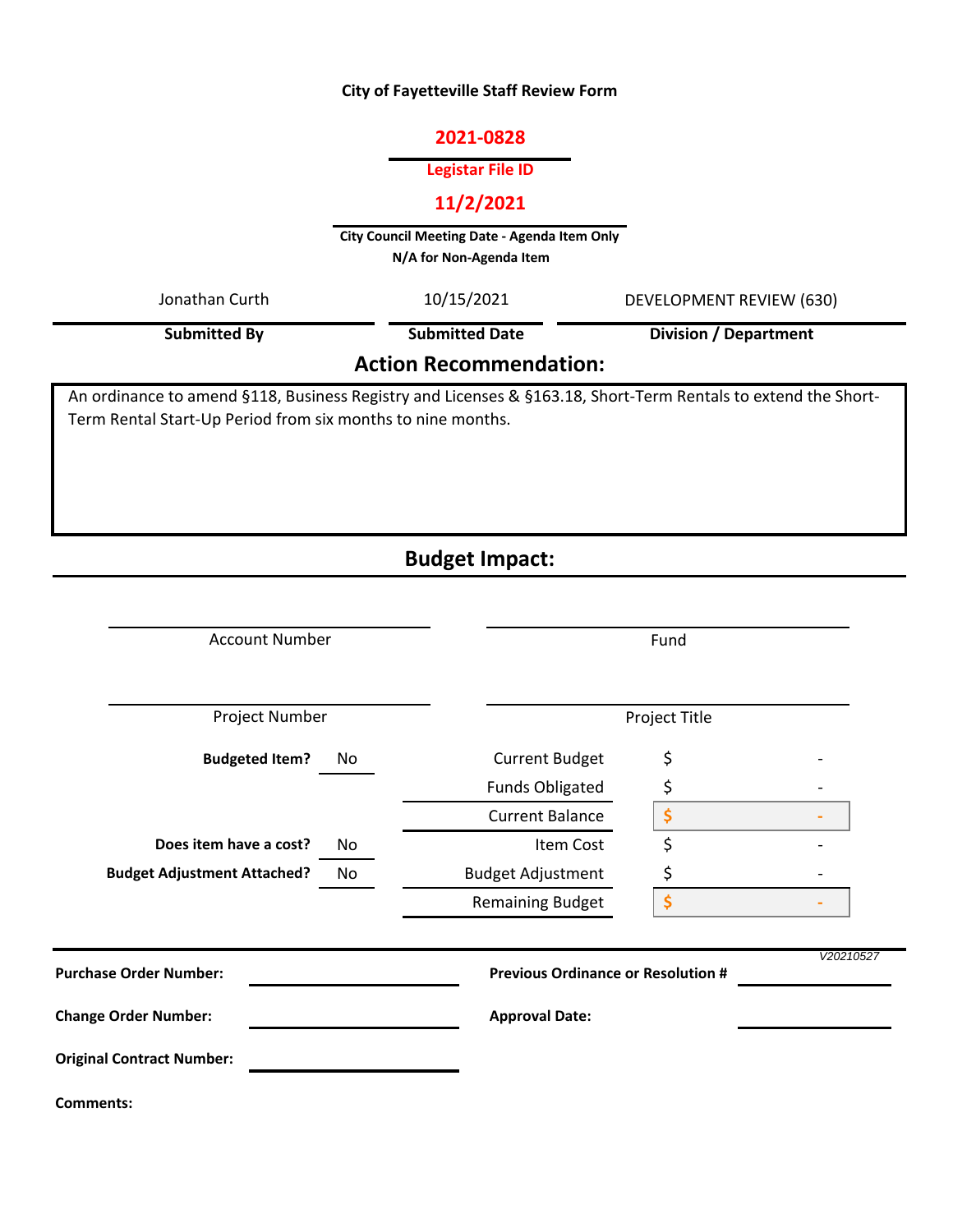

### **MEETING OF NOVEMBER 2, 2021**

- **TO:** Mayor; Fayetteville City Council
- **THRU:** Susan Norton, Chief of Staff
- **FROM:** Jonathan Curth, Development Services Director
- **DATE:** October 15, 2021
- **SUBJECT: §118, Business Registry and Licenses & §163.18, Short-Term Rentals** (Amend Fayetteville Code of Ordinances: Short-Term Rental Start-Up Period): Submitted by the Development Services Department for revisions to the Fayetteville Code of Ordinances to extend the Short-Term Rental Start-Up Period from six months to nine months**.**

### **RECOMMENDATION:**

City staff recommend approving an ordinance to amend §118, Business Registry and Licenses and §163.18, Short-Term Rentals, extending the Start-Up Period from six months to nine months, as shown in the attached Exhibit 'A'.

#### **BACKGROUND:**

During review and consideration of Fayetteville's short-term rental ordinance, a six-month startup period was adopted. This period expires on November 21, 2021, after which Type 2 shortterm rentals, where properties are not occupied by a permanent resident, must receive conditional use permit approval from the Planning Commission. The start-up period was intended to afford Type 2 short-term rental operators six months where the required business license could be applied for and issued without the fee and public hearing associated with a conditional use permit. To date, staff has received 240 applications, of which 69 have been approved. Of these 199 are for Type 2 short-term rentals, with 59 having been approved.

#### **DISCUSSION:**

During the first several months of the start-up period, staff established a process for reviewing and inspecting short-term rental units. Many applicants were not prepared to provide the requisite insurance and ownership documents while others proposed units that did not meet the life-safety standards established by the Building Safety Division. Addressing these issues has taken weeks or months in many instances. Given the large number of applications still in review, totaling over 70% of the total received, staff recommends affording applicants and staff additional time through a three month extension of the start-up period, for a total of nine months.

Further, staff has planned an update for the City Council, where current application and approval numbers can be provided along with specific issues or concerns raised by applicants.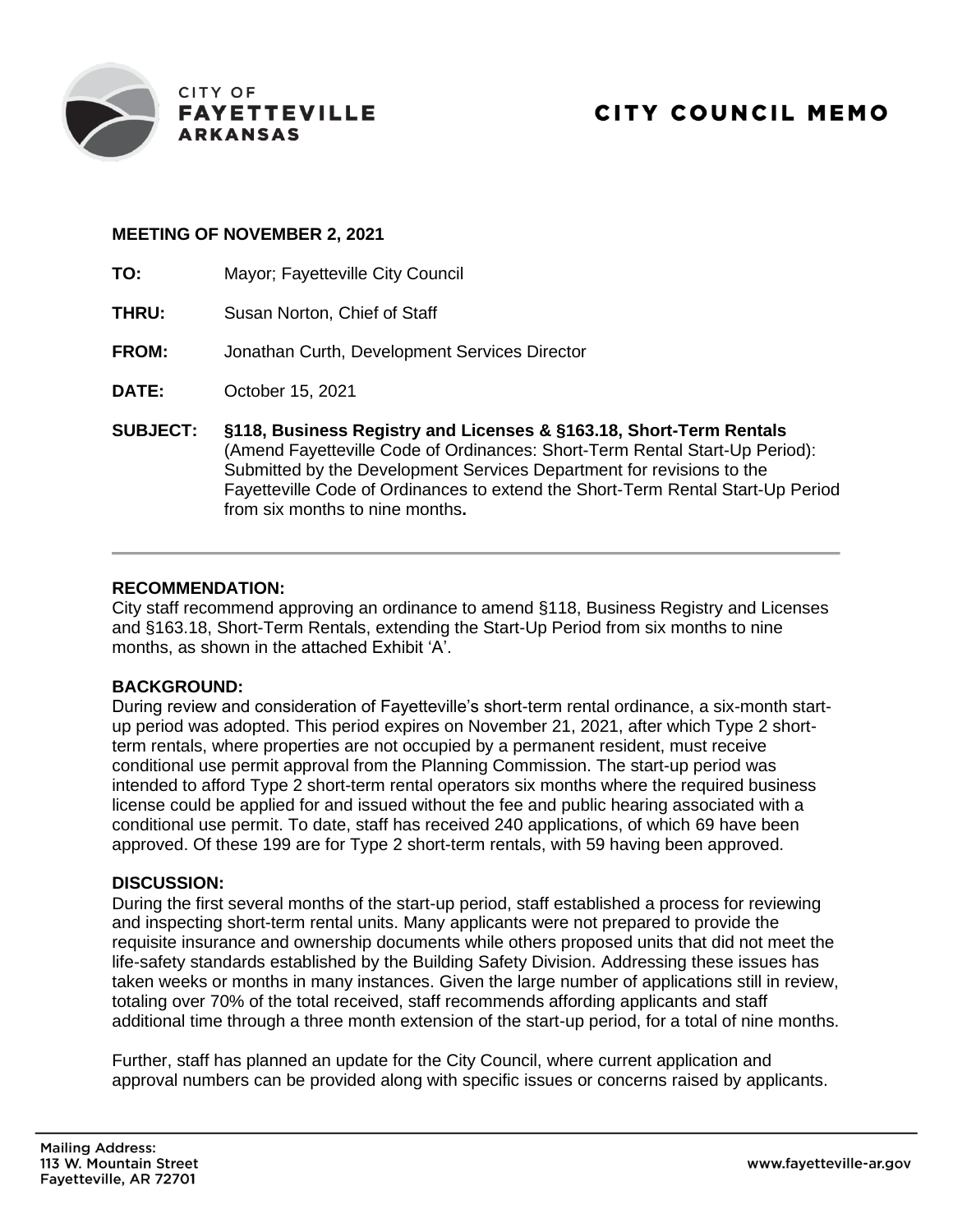An extended start-up period will afford the opportunity to consider these issues and potentially amend the short-term rental ordinance prior to the end of the start-up period.

## **BUDGET/STAFF IMPACT:**

NA

## **Attachments:**

- Exhibit 'A'
- Proposed Ordinance Amendment in Strikethrough/Highlight
- Short-term Rental Inspection Checklist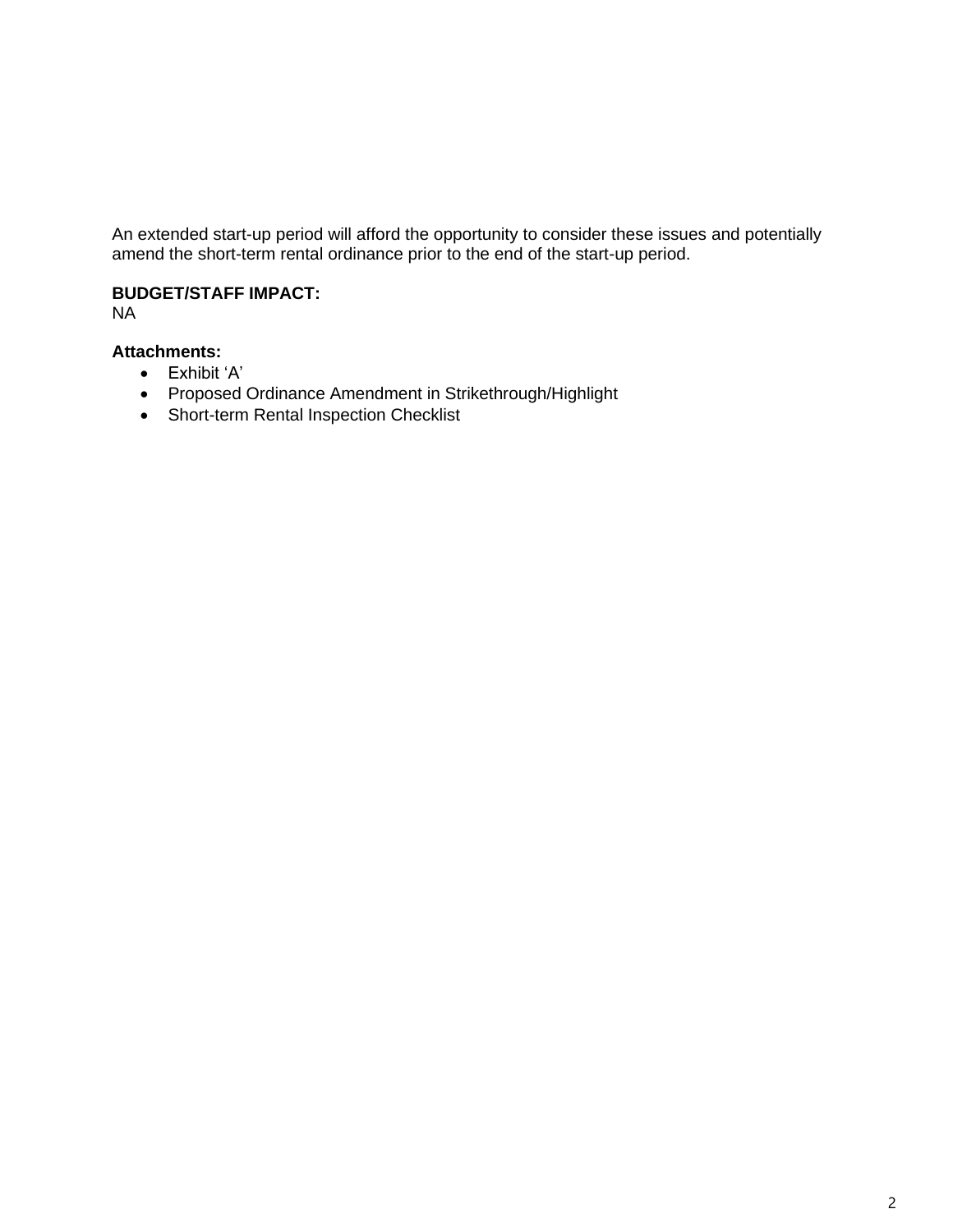### **118.01 Applicability**

…

…

- (E) *Short-Term Rentals.* A residential dwelling unit, portion of a dwelling unit, or bedroom within a residential dwelling unit, leased and/or rented to a guest(s), for a period of less than thirty consecutive (30) days.
	- (4) *Nine-Month Start-up Period.* After the enactment of the short-term rental ordinance, short-term rental operators shall have nine (9) months to obtain a business license and be considered in compliance. After the nine-month start-up period, all short-term rental units must have a business license to be considered in compliance.
		- (a) Persons seeking to operate a short-term rental within nine months of the enactment of this Code section shall be granted a conditional use permit for such short-term rental without having to pay a fee or have a hearing before the Planning Commission. The conditions for such permit shall be full compliance with all terms and requirements of Chapter 118, Business Registry and Licenses, this section, and all other requirements of the Fayetteville Code including timely and full payment of all hotel, motel, and restaurant taxes to the city. Revocation of the business license shall also revoke the conditional use permit granted by this subsection.
		- (b) Persons seeking to operate a Type 2 short-term rental who have failed to obtain such conditional use permit and business license prior to the end of the nine-month start-up period shall be required to follow normal procedures and apply to the Planning Commission to request a conditional use permit which will be issued or denied pursuant to the Planning Commission's decision pursuant to §163.18(2)(a).
		- (c) Type 1 and 2 short-term rentals seeking a business license or permit under the 9-month start-up period which are currently operating in 2-, 3- and 4-unit buildings in which more than one (1) unit is being used as a short-term rental may obtain a business license for all currently operating short-term rentals.

( Ord. No. 6427 , §§1(Exh. A), 2, 4-20-21)

…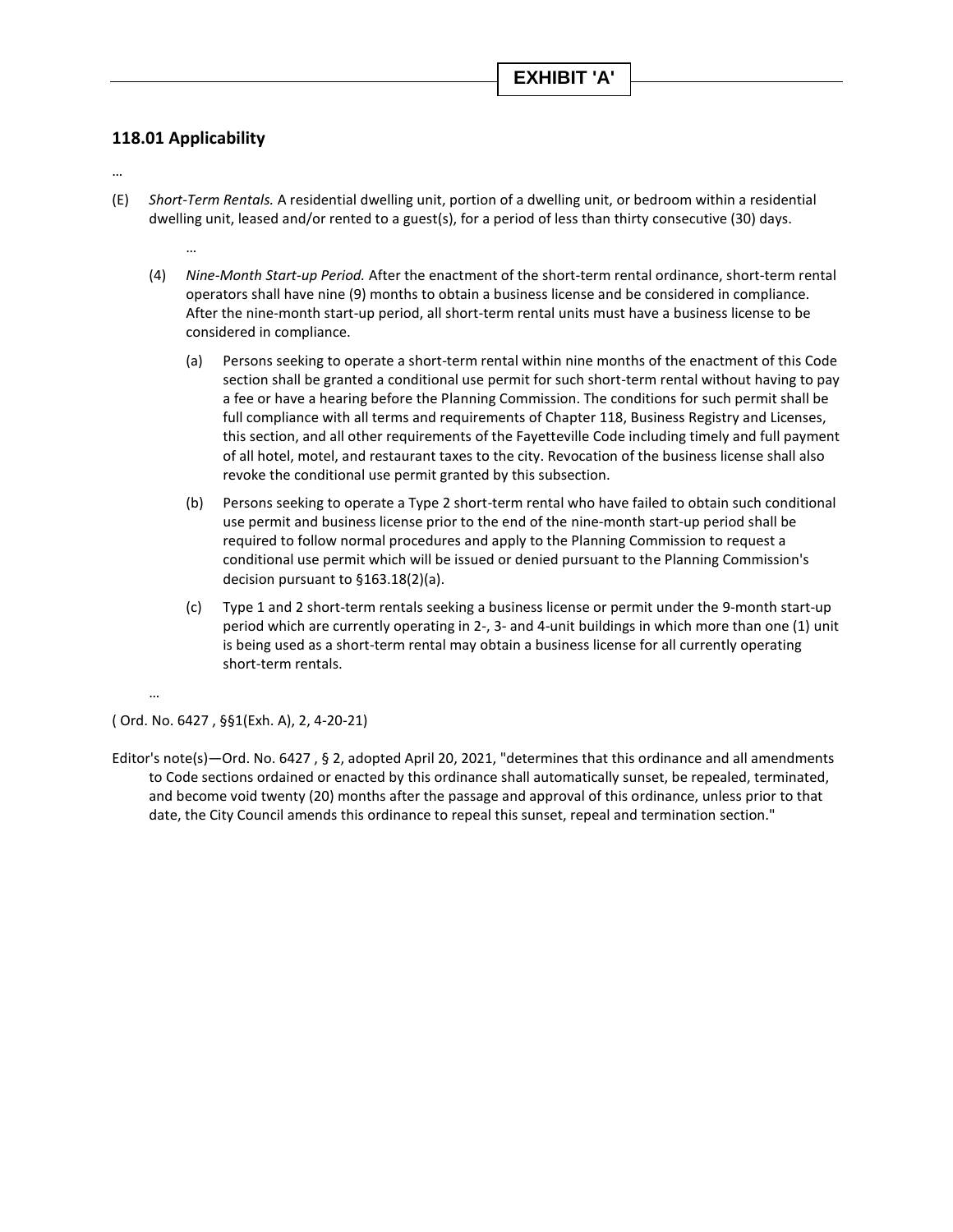#### **163.18 Short-Term Rentals**

- (A) *General Standards.*
	- …
	- (7) *Nine-Month Start-up Period.* After the enactment of the short-term rental ordinance, short-term rental operators shall have nine (9) months to obtain a business license and be considered in compliance. After the nine-month start-up period, all short-term rental units must have a business license to be considered in compliance.
		- (a) Persons seeking to operate a short-term rental within nine (9) months of the enactment of this Code section shall be granted a conditional use permit for such short-term rental without having to pay a fee or have a hearing before the Planning Commission. The conditions for such permit shall be full compliance with all terms and requirements of Chapter 118, Business Registry and Licenses, this section, and all other requirements of the Fayetteville Code including timely and full payment of all hotel, motel, and restaurant taxes to the city. Revocation of the business license shall also revoke the conditional use permit granted by this subsection.
		- (b) Persons seeking to operate a Type 2 Short-term rental who have failed to obtain such conditional use permit and business license prior to the end of the nine-month start-up period shall be required to follow normal procedures and apply to the Planning Commission to request a conditional use permit which will be issued or denied pursuant to the Planning Commission's decision pursuant to §163.18(2)(a).
		- (c) Type 1 and 2 short-term rentals seeking a business license or permit under the nine-month startup period which are currently operating in 2-, 3- and 4-unit buildings in which more than one (1) unit is being used as a short-term rental may obtain a business license for all currently operating short-term rentals.

#### ( Ord. No. 6427 , §§1(Exh. E), 2, 4-20-21)

…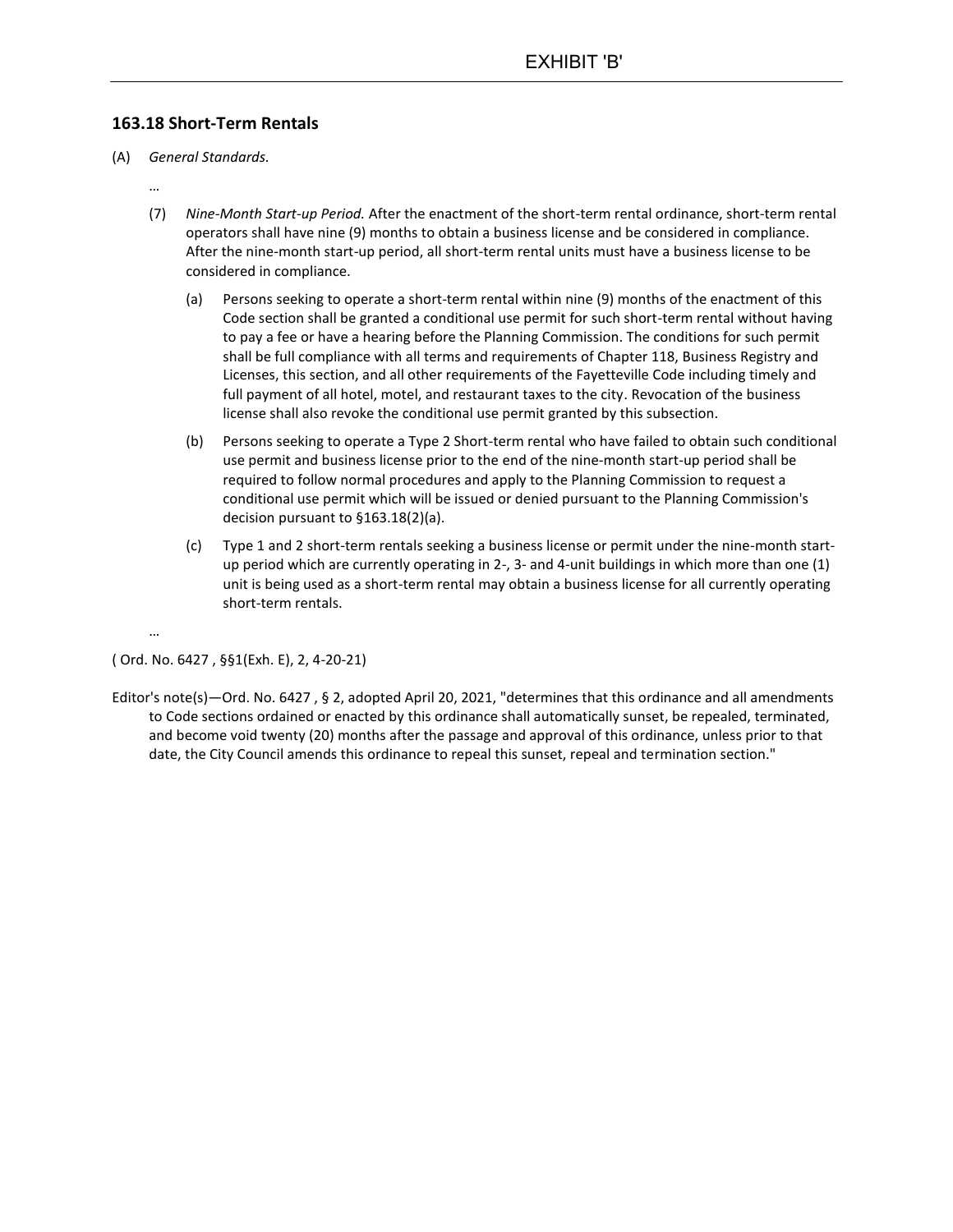### **118.01 Applicability**

- (A) *General Businesses.*
	- (1) All businesses, institutions, corporations, LLCs, LLPs, partnerships, non-profit associations or corporations, sole proprietorships or other non-governmental entities with a physical address or which operates either a legally permitted home occupation or a short-term rental within the Fayetteville city limits shall be required to file for the City of Fayetteville Business Registry and License. A covered business or entity with multiple physical addresses in Fayetteville must obtain a separate business license for each such business address.
	- (2) In addition, any person or non-governmental entity who has or should have a sales tax permit and operates out of a physical address within Fayetteville shall be required to file for the City of Fayetteville Business Registry and License.
	- (3) In addition, any person or non-governmental entity who is engaged in any trade or occupation which requires federal or state licenses and who operates out of a physical address within Fayetteville shall be required to file for the City of Fayetteville Business Registry and License.
- (B) *Religious Entities.* Churches and other religious institutions are exempt from this chapter unless they are performing functions like daycare that must be licensed by the state or that generate revenue upon which state sales or use taxes must be paid. The city business license shall not be required for the religious entity but only for those functions that require a state license or upon which state sales or use taxes must be paid.
- (C) *Minors Exempt.* No individual under eighteen (18) years of age shall be required to register or obtain a business license. Minors are prohibited from leasing, advertising, managing or any other activity involved in STRs unless they are an emancipated minor.
- (D) *Individual Landlords Renting Less Than Three (3) Dwelling Units Exempt.* An individual landlord, not operating as a corporation, LLC, LLP, or other business entity, who rents out less than three (3) dwelling units, and no commercial, industrial, or institutional unit, site or building shall be exempt from this chapter. However, a landlord that operates a short-term residential rental shall not be exempt and must apply for and obtain a business license for each individual short-term rental.
- (E) *Short-Term Rentals.* A residential dwelling unit, portion of a dwelling unit, or bedroom within a residential dwelling unit, leased and/or rented to a guest(s), for a period of less than thirty consecutive (30) days.
	- (1) *Short-Term Rental, Type 1.* A short-term rental where the principal use of the property remains as a full-time residence. The occupants or owner rent their primary residence as a short-term rental. A copy of the Homestead Tax Credit or long-term lease agreement for the subject property is required to be classified as a Type 1 rental. The occupant or owner must occupy the residence for nine (9) months of the year. Accessory dwelling units (ADUs) as defined in Unified Development Code Chapter 151 shall be considered a Type 1 short-term rental.
	- (2) *Short-Term Rental, Type 2.* A short-term rental that is not occupied by a permanent resident. The owner lists this property full-time as a short-term rental and has no intention of having permanent residents living in the property. A conditional use permit is required for a Type 2 short-term rental prior to the city issuing a business license, except as defined in §118.01(E)(4).
	- (3) *License Required.* No dwelling unit in the city shall be used as a short-term rental unless:
		- (a) The owner of the dwelling unit or operator of the short-term rental possess a valid and current business license for the dwelling unit, and fully complies with all legal requirements and duties imposed herein with respect to each and every short-term rental; and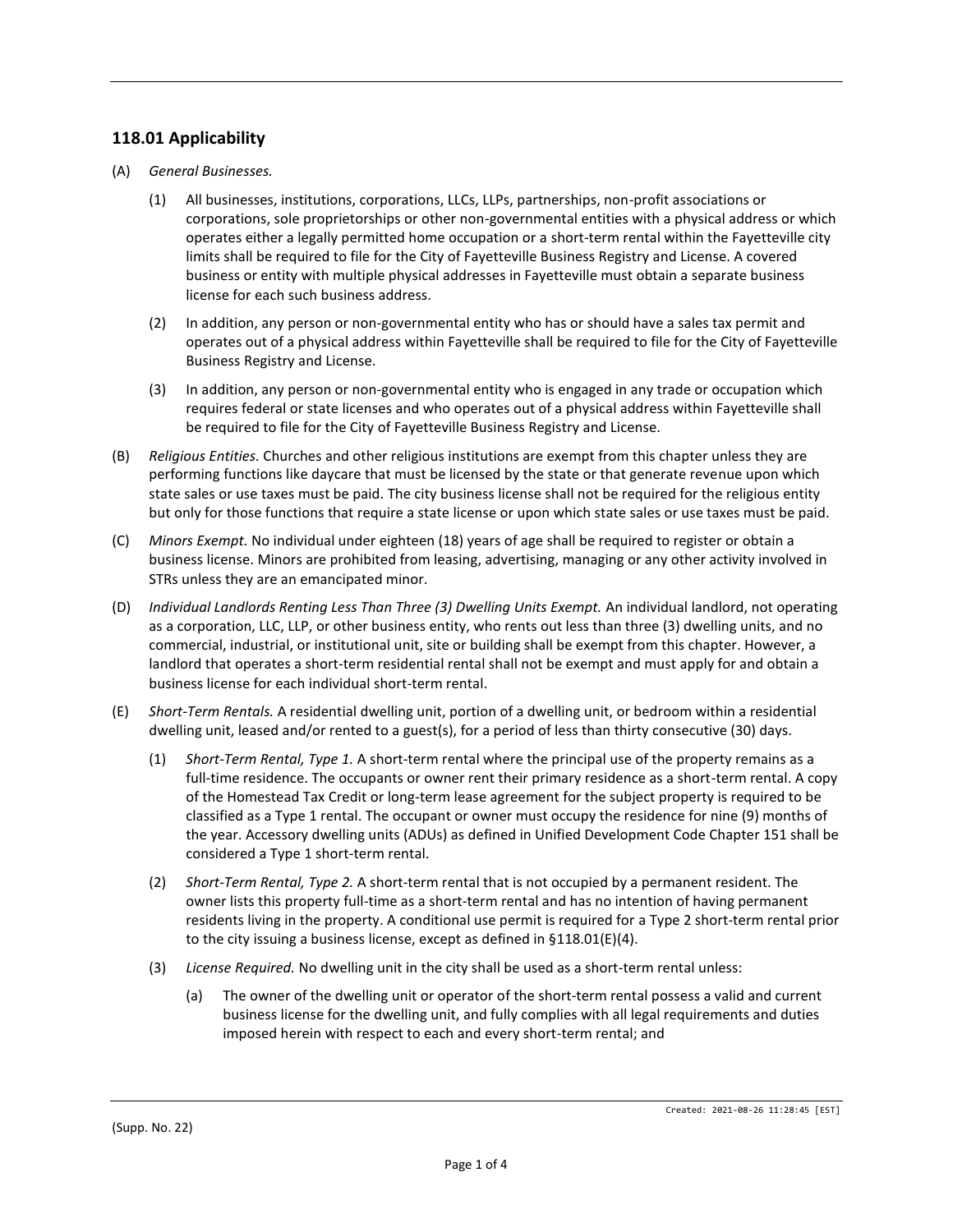- (b) The owner has designated an agent, where said agent fully complies with all legal requirements and duties imposed herein with respect to every short-term rental. The owner may serve as their own agent.
- (c) The owner of the dwelling unit or operator of the short-term rental provides proof of a valid and current homeowners insurance rider policy which fully covers each unit when operated as shortterm rental unit.
- (4) *SixNine-Month Start-up Period.* After the enactment of the short-term rental ordinance, short-term rental operators shall have six **nine** (6**9**) months to obtain a business license and be considered in compliance. After the 6**nine**-month start-up period, all short-term rental units must have a business license to be considered in compliance.
	- (a) Persons seeking to operate a short-term rental within six **nine** months of the enactment of this Code section shall be granted a conditional use permit for such short-term rental without having to pay a fee or have a hearing before the Planning Commission. The conditions for such permit shall be full compliance with all terms and requirements of Chapter 118, Business Registry and Licenses, this section, and all other requirements of the Fayetteville Code including timely and full payment of all hotel, motel, and restaurant taxes to the city. Revocation of the business license shall also revoke the conditional use permit granted by this subsection.
	- (b) Persons seeking to operate a Type 2 short-term rental who have failed to obtain such conditional use permit and business license prior to the end of the six **nine-**month start-up period shall be required to follow normal procedures and apply to the Planning Commission to request a conditional use permit which will be issued or denied pursuant to the Planning Commission's decision pursuant to §163.18(2)(a).
	- (c) Type 1 and 2 short-term rentals seeking a business license or permit under the 6**nine**-month start-up period which are currently operating in 2-, 3- and 4-unit buildings in which more than one (1) unit is being used as a short-term rental may obtain a business license for all currently operating short-term rentals.
- (5) A separate business license shall be required for each dwelling unit used as a short-term rental.
- (6) Any change in ownership requires a new or amended business license.
- (7) If any required contact information changes for the associated business license, the person to whom the license was issued shall immediately notify the Development Services Department in writing.
- (8) *License Application.* The application for a business license shall include at minimum, the following information from applicants:
	- (a) The property owner's information including legal name, mailing address, immediate contact phone number, and immediate contact E-mail address.
	- (b) Information for the dwelling unit subject to the application, inclusive of the physical street address assigned by the city.
	- (c) The type and total number of dwelling units located on the lot of record containing the dwelling unit subject to the application.
	- (d) If the owner is not their own agent, the owner designated agent's information including legal name, mailing address, immediate contact phone number and immediate contact E-mail address.
	- (e) Documentation of approval of a life safety and egress inspection by the City Building Safety Division for the dwelling unit subject to the application.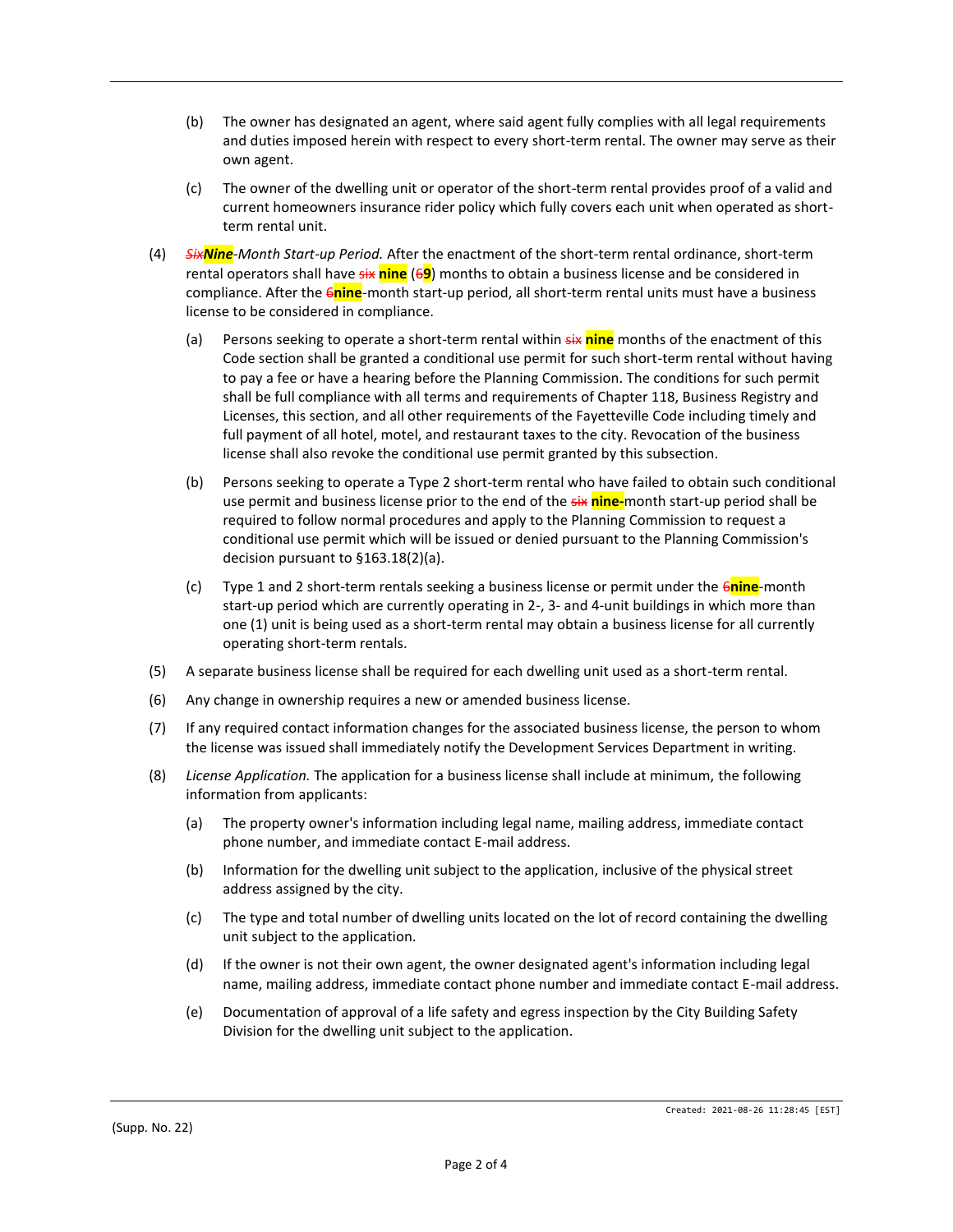- (f) Proof of application for remittance of hotel, motel and restaurant tax to the City of Fayetteville, and verification that all sales, use, and hotel, motel and restaurant taxes are current.
- (g) Any additional data as deemed necessary or desirable for permit approval by the Development Services Director.
- (10) *License Renewals.* Business licenses for short-term rentals shall be renewed in accordance with Chapter 118 of the Business Regulations (Business Registry and Licenses).
- (11) *Legal Duties of License Holders.* An owner possessing a short-term rental license shall comply at all times with the following requirements:
	- (a) *Occupancy.* Short-term rentals shall be subject to, and may not exceed, the occupancy limits approved with the business license.
	- (b) *Advertisements.* A short-term rental shall not be advertised if it violates occupancy, density, safety, and any of the other provisions of the Fayetteville Code. No short-term rental unit shall be advertised prior to having obtained a business license and the business license number shall be included in the advertisement listing.
	- (c) *Information and Posting.* Business licensees shall provide to guests and post conspicuously in the common area of the short-term rental unit the city phone number to report a safety complaint.
- (12) *Owner or Agent Accessibility.* The property owner shall ensure that they or a designated agent are available at all times during guest occupancy, including nights and weekends, in order to facilitate compliance with this section. For the purposes of these regulations, 'availability' means that the owner or agent is accessible by telephone, and, able to be physically present at the short-term rental within three (3) hours of being contacted.
- (13) *Guest Records.* The owner shall maintain summary guest registration records, which shall contain the actual dates of occupancy, total number of guests per party per stay, and the rate(s) charged, but shall not contain any personally identifiable information about guests. Such records shall be maintained for three (3) years and shall be provided to the City upon request.
- (14) *Health and Safety.* The owner shall ensure that each dwelling unit governed by this section complies with the applicable provisions of the Unified Development Code Chapter 173, Building Regulations.
- (15) *Criminal Activity.* The owner shall timely report any known or reasonably suspected criminal activity by a guest to the Fayetteville Police Department within twelve (12) hours maximum.
- (16) *Taxes and Fees.* Except for those instances in which a hosting platform bears the responsibility for collecting and remitting taxes and fees applicable to short-term rentals, the property owner shall timely remit in full Fayetteville Hotel, Motel and Restaurant tax and other applicable local, state, and federal taxes and city fees owed in connection with any short-term rental. The failure of a hosting platform to collect and remit taxes and fees shall not relieve an owner of the obligation to pay taxes and fees owed pursuant to this section.
- (17) *Authorization to Occupy, Use, and Operate.* Authorization to operate a short-term rental may be granted by the Development Services Director through the issuance of a City of Fayetteville Business Registry and License (Business License).
- (18) *Density For Type 2 Short-Term Rentals.* A city-wide density cap of 2% of all dwelling units in the Fayetteville city limits may be utilized as Type 2 rentals. Total dwelling units are determined from current United States Census Bureau and/or American Community Survey numbers, whichever number is higher. A conditional use permit may not permit:
	- (a) More Type 2 short-term rentals than what is allowed by the city-wide density cap.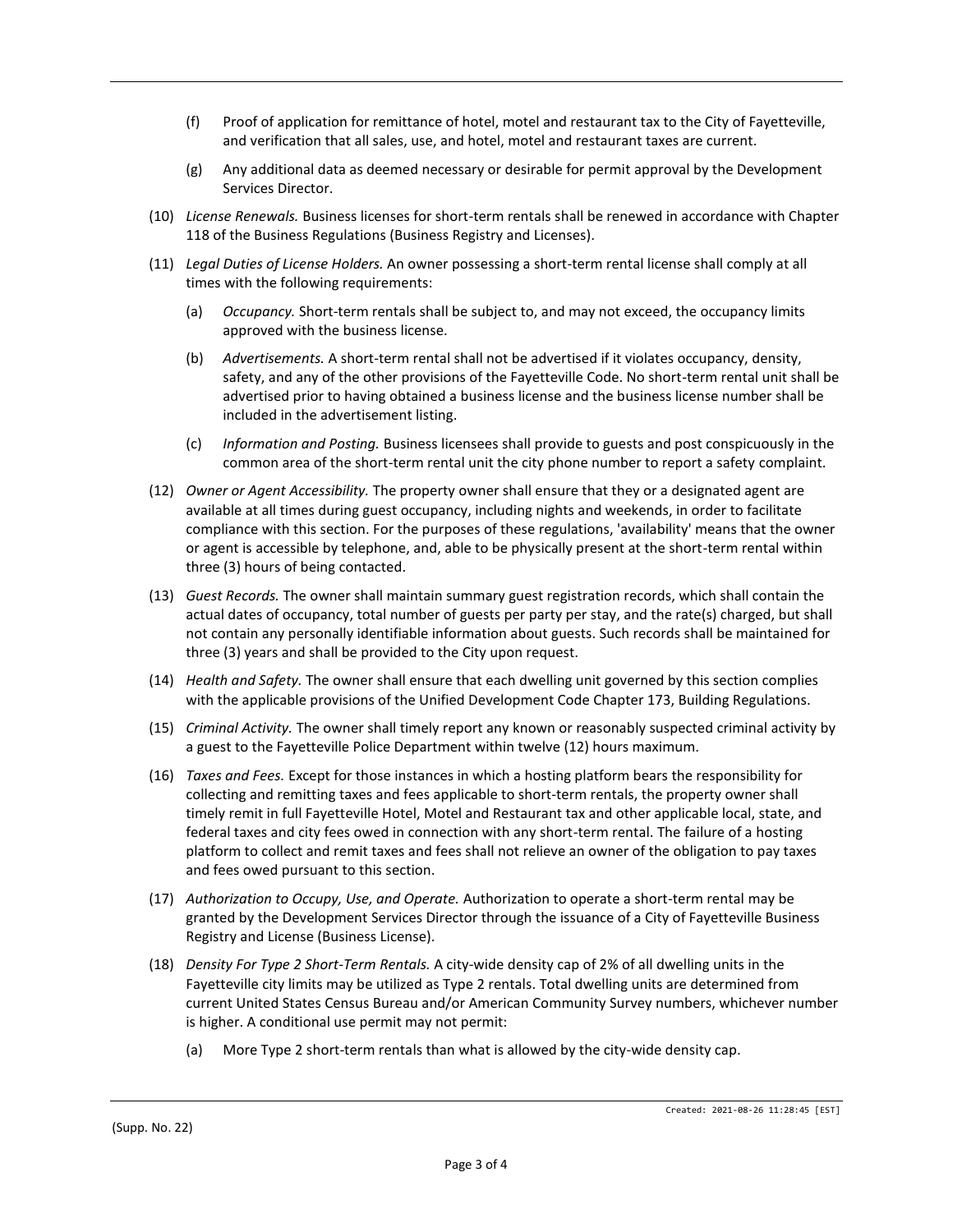- (b) More than 10% or a single unit whichever is greater; of total dwelling units as Type 2 rentals within a multi-family dwelling complex.
- (c) Individual 2-, 3- and 4-family buildings that are owned by the same person or entity and are not a part of a multi-family complex shall have no more than one (1) Type 2 short-term rental unit per building complex.
- (d) Density of Type 2 short-term rentals shall not be limited in commercial and mixed-use zoning districts where hotel/motels are permitted by right,
- (19) *Suspension and Revocation.* If the Development Services Director has reason to believe that any of the grounds specified in §118.03(A) of the Fayetteville Code exist, or that any rental unit was rented for less than one (1) full night, or to more than one (1) part of guests for the same period of time, or otherwise failed to comply with all terms and conditions of this section, the Development Services Director may suspend or revoke the short-term rental's business license pursuant to the procedures detailed in §118.03 and in §118.04 of the Fayetteville Code.
- (20) Short-term rentals must comply with all applicable codes under Unified Development Code §163.18 and successfully obtain a business license prior to operation.

( Ord. No. 6427 , §§1(Exh. A), 2, 4-20-21)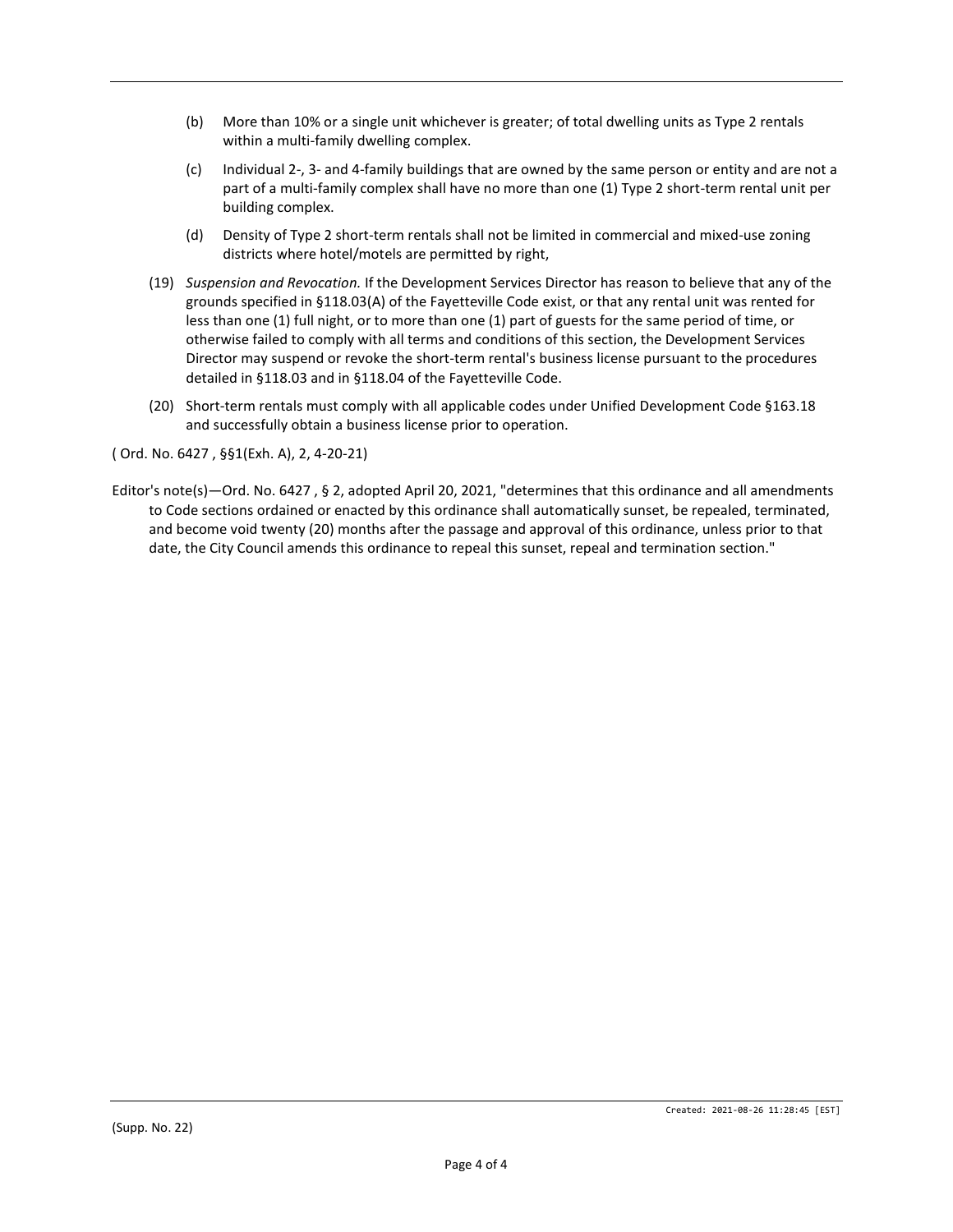### **163.18 Short-Term Rentals**

- (A) *General Standards.*
	- (1) *Residential Zoning Districts.* Short-term rentals may be permitted in all zoning districts where residential uses are allowed by right.
	- (2) *Commercial and Mixed Use Zoning Districts.* Short-term rentals may be permitted in all zoning districts where hotel/motel uses are permitted by right and shall not count towards the Type 2 short-term rental density cap in these districts except in multi-family buildings as specified in Chapter 118 of the Fayetteville City Code.
	- (3) *Occupancy.* Maximum of two (2) people per bedroom, plus two (2), for the entire unit when operated as a short-term rental.
	- (4) *Parking.* Parking is limited to the maximum number of vehicles as allowed by the underlying zoning district for the residential building on the property.
	- (5) Special events are not permitted in a short-term rental. Example of special events include, but are not limited to, weddings, receptions, anniversaries, private parties, fundraisers and business seminars.
	- (6) Short-term rental units are allowed in any structure established as a permanent residential dwelling including an accessory dwelling unit. No recreational vehicle, trailer, other vehicle or structure not classified as a permanent residential dwelling may be used as a short-term rental.
	- (7) *SixNine-Month Start-up Period.* After the enactment of the short-term rental ordinance, short-term rental operators shall have six**nine** (6**9**) months to obtain a business license and be considered in compliance. After the 6**nine**-month start-up period, all short-term rental units must have a business license to be considered in compliance.
		- (a) Persons seeking to operate a short-term rental within six**nine** (6**9**) months of the enactment of this Code section shall be granted a conditional use permit for such short-term rental without having to pay a fee or have a hearing before the Planning Commission. The conditions for such permit shall be full compliance with all terms and requirements of Chapter 118, Business Registry and Licenses, this section, and all other requirements of the Fayetteville Code including timely and full payment of all hotel, motel, and restaurant taxes to the city. Revocation of the business license shall also revoke the conditional use permit granted by this subsection.
		- (b) Persons seeking to operate a Type 2 Short-term rental who have failed to obtain such conditional use permit and business license prior to the end of the 6**nine**-month start-up period shall be required to follow normal procedures and apply to the Planning Commission to request a conditional use permit which will be issued or denied pursuant to the Planning Commission's decision pursuant to §163.18(2)(a).
		- (c) Type 1 and 2 short-term rentals seeking a business license or permit under the 6**nine**-month start-up period which are currently operating in 2-, 3- and 4-unit buildings in which more than one (1) unit is being used as a short-term rental may obtain a business license for all currently operating short-term rentals.
	- (8) *Exceptions.* Exceptions to the short-term rental standards, except proposals that would exceed the citywide density maximum, may be granted by the Planning Commission as a conditional use permit.
	- (9) Short-term rentals must comply with all applicable codes under City Code §118.01 and successfully obtain a business license prior to operation.

( Ord. No. 6427 , §§1(Exh. E), 2, 4-20-21)

<sup>(</sup>Supp. No. 22)